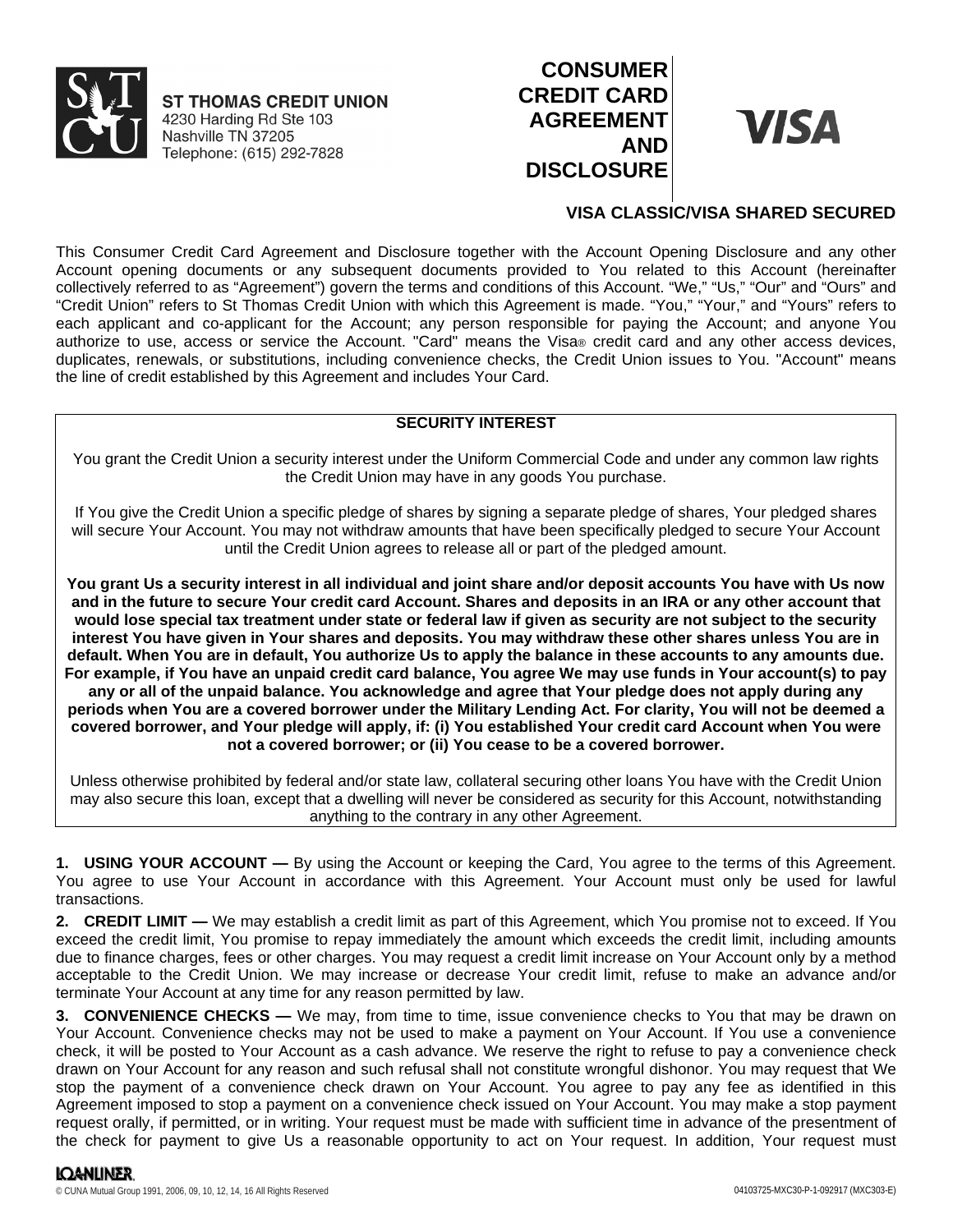accurately describe the check including the exact Account number, the payee, any check number that may be applicable, and the exact amount of the check. If permitted, You may make a stop payment request orally but such a request will expire after 14 days unless You confirm Your request in writing within that time. Written stop payment orders are effective only for six months and may be renewed for additional six month periods by requesting in writing that the stop payment order be renewed. We are not required to notify You when a stop payment order expires.

If We re-credit Your Account after paying a check over a valid and timely stop payment order, You agree to sign a statement describing the dispute with the payee, to assign to Us all of Your rights against the payee or other holders of the check and to assist Us in any legal action.

You agree to indemnify and hold Us harmless from all costs and expenses, including attorney's fees, damages, or claims, related to Our honoring Your stop payment request or in failing to stop payment of an item as a result of incorrect information provided to Us or the giving of inadequate time to act upon a stop payment request. Note: A convenience check is not a check as that term is defined under the Uniform Commercial Code. It is an advance from Your credit card Account with Us and Your stop payment rights are provided under this Agreement with Us.

**4. REPAYMENT —** You promise to repay all amounts You owe under this Agreement. Your promise to repay includes all transactions made to Your Account by You or anyone You authorize to use Your Account as well as all interest charges and fees.

For each billing period, You must pay at least the Minimum Payment Due by the Payment Due Date.

The Minimum Payment Due is 3.00% of Your total New Balance, or \$20.00, whichever is greater, plus any amount past due and any amount by which You have exceeded Your applicable credit limit. If Your total New Balance is less than \$20.00, then Your Minimum Payment Due is the amount of the total New Balance.

You may pay more frequently, pay more than the Minimum Payment Due or pay the total New Balance in full.

If You make extra or larger payments, You are still required to make at least the Minimum Payment Due each month Your Account has a balance (other than a credit balance). The Credit Union may delay replenishing Your credit limit until the date the payment is posted or the Credit Union confirms the payment has cleared.

Your payment of the required Minimum Payment Due may be applied to what You owe the Credit Union in any manner the Credit Union chooses, as permitted by applicable law. If You make a payment in excess of the required Minimum Payment Due, the Credit Union will allocate the excess amount first to the balance with the highest annual percentage rate ("APR") and any remaining portion to the other balances in descending order based on applicable APR, unless otherwise prescribed by applicable law. We may accept checks marked "payment in full" or with words of similar effect without losing any of Our rights to collect the full balance of Your Account with Us.

**5. INTEREST AND FINANCE CHARGES —** We will begin charging You interest on purchases on the date the transaction is posted to Your Account. We will begin charging You interest on cash advances and balance transfers on the date of the transaction or the first day of the billing cycle in which the transaction is posted to Your Account, whichever is later (transaction date). However, We will not charge You any interest on new purchases if Your Account had a zero or credit balance at the beginning of that billing cycle, or You paid the entire new balance on the previous cycle's billing statement by the Payment Due Date of that statement. To avoid an additional finance charge on the balance of purchases, You must pay the entire new balance on the billing statement by the Payment Due Date of that statement.

## **How We Calculate Your Balance:**

Interest charges on Your Account are calculated separately for purchases, balance transfers and cash advances ("Transaction Type"). We figure the interest charge for each Transaction Type by applying the periodic rate to each corresponding "average daily balance." To get the "average daily balance" for a Transaction Type We take the beginning balance for that Transaction Type each day, add any new transactions of that type, and subtract any unpaid interest or other finance charges and any applicable payments or credits. This gives Us the daily balance for each Transaction Type. Then, for each Transaction Type, We add up all the daily balances for the billing cycle and divide each total by the number of days in the billing cycle. This gives Us the "average daily balance" for each Transaction Type.

**6. FEES —** In addition to the periodic rate, additional fees may be imposed on Your Account. If applicable to Your Account, the fee amounts and explanations are disclosed on the Account Opening Disclosure accompanying this Agreement.

**7. FOREIGN TRANSACTIONS —** Purchases and cash advances made in foreign currencies will be debited from Your Account in U.S. dollars. The exchange rate between the transaction currency and the billing currency used for processing international transactions is a rate selected by Visa from a range of rates available in wholesale currency markets for the applicable central processing date, which rate may vary from the rate Visa itself receives or the government-mandated rate in effect for the applicable central processing date. The exchange rate used on the processing date may differ from the rate that would have been used on the purchase date or cardholder statement posting date.

A fee (finance charge) will be charged on all transactions completed in a foreign currency. All fees are calculated based on the transaction amount after it is converted to U.S. dollars. These fees are charged except where excluded. The Foreign Transaction Fee is set forth on the Disclosure accompanying this Agreement.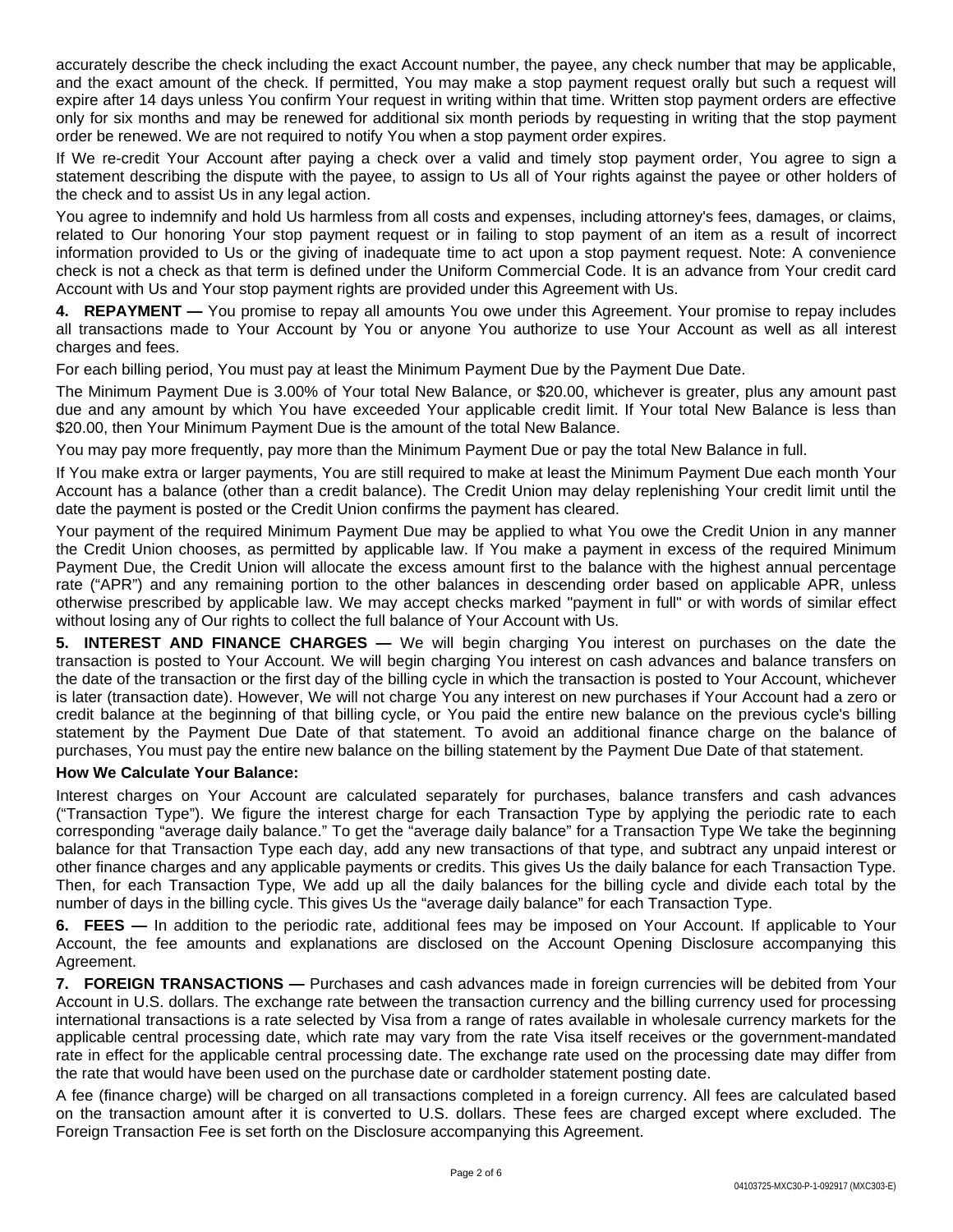**8. AUTHORIZATIONS —** We do not guarantee authorization of a transaction, either by Us or by a third party, even if You have sufficient credit available. You agree that We will not be liable for failing to give an authorization. We also reserve the right to limit the number of transactions that may be approved in one day. We reserve the right to deny certain transactions for any reason and at Our sole discretion, including for default, suspected fraudulent or unlawful activity, internet gambling or any indication of increased risk related to the transaction or the Account. You agree that We have no requirement to notify You of the specific reason We denied a transaction. If We detect unusual or suspicious activity, We may suspend Your credit privileges until We can verify the activity, or We may close the Account.

**9. INFORMATION UPDATING SERVICE AND AUTHORIZATIONS —** If You have authorized a merchant to bill charges to Your Card on a recurring basis, it is Your responsibility to notify the merchant in the event Your Card is replaced, Your Account information (such as Card number or expiration date) changes, or Your Account is closed. However, if Your Card is replaced or Your Account information changes, You authorize Us, without obligation on Our part, to provide the updated Account information to the merchant in order to permit the merchant to bill recurring charges to Your Card. You authorize Us to apply such recurring charges to Your Card until You notify Us that You have revoked authorization for the charges to Your Card.

Your Card is automatically enrolled in an information updating service. Through this service, Your updated Account information (such as Card number or expiration date) may be shared with participating merchants to facilitate continued recurring charges. Updates are not guaranteed before Your next payment to a merchant is due. You are responsible for making direct payment until recurring charges resume. To revoke Your authorization allowing Us to provide updated Account information to a merchant, please contact Us.

**10. PREAUTHORIZED CHARGES —** We may suspend preauthorized recurring charges with merchants if, for example, Your Card is lost or stolen, You default, or We change Your Account for any reason. If preauthorized recurring charges are suspended, You are responsible for making direct payment for such charges until You contact the merchant to reinstate recurring charges.

**11. DEFAULT —** You will be in default under this Agreement if You fail to pay the Minimum Payment Due by its Payment Due Date; pay by a check or similar instrument that is not honored or that We must return because it cannot be processed; pay by automatic debit that is returned unpaid; make any false or misleading statements in any credit application or credit update; file for bankruptcy; or die. You will also be in default if You fail to comply with the terms of this Agreement or any other Agreement You have with Us.

If You default, We may close Your Account and require You to pay any unpaid balance immediately, subject to applicable law. In this Agreement and on Your Credit Card Application, You gave Us a security interest in all individual or joint share and/or deposit accounts with the Credit Union and authorized Us, if You defaulted, to apply the balance in these accounts to any amounts due. You agree We may rely on Your agreement and authorization to, upon Your default, apply any balance to any amounts due on Your Account.

**12. LIABILITY FOR UNAUTHORIZED USE-LOST/STOLEN CARD NOTIFICATION —** If You notice the loss or theft of Your credit card or a possible unauthorized use of Your Card, You should write to Us immediately at 4230 Harding Road, STE 103, Nashville, TN, 37205 or call Us at 615-292-7828, Monday through Friday 7:00 a.m. to 4:00 p.m. Central Time or 888-406-4082 (within USA) or 605-782-3557 (outside USA), seven days a week 24 hours a day.

You will not be liable for any unauthorized use that occurs after You notify Us. You may, however, be liable for unauthorized use that occurs before Your notice to Us. You will have no liability for unauthorized use unless You are found to be fraudulent or negligent in the handling of Your Account or Card. In any case, Your liability for unauthorized transactions will not exceed \$50.

**13. CHANGING OR TERMINATING YOUR ACCOUNT —** As permitted by law, the Credit Union may change the terms of this Agreement and any attached Disclosure from time to time. Notice of any change will be given in accordance with applicable law. To the extent permitted by law, changes to the Agreement may apply to Your existing account balance as well as to future transactions.

**Arizona, California, Idaho, Louisiana, New Mexico, Nevada, Texas, Washington, and Wisconsin Residents -** Either You, Your spouse or the Credit Union may terminate this Agreement at any time, but termination by You, Your spouse or the Credit Union will not affect Your obligation to pay the account balance plus any finance and other charges You or Your spouse owe under this Agreement. Your obligation to pay the account balance plus any finance and other charges You owe under this agreement are subject to all applicable laws and regulations regarding repayment requirements. The Card or Cards You receive remain the property of the Credit Union and You must recover and surrender to the Credit Union all Cards upon request or upon termination of this Agreement whether by You or the Credit Union.

**Residents of all other states -** Either You or the Credit Union may terminate this Agreement at any time, but termination by You or the Credit Union will not affect Your obligation to pay the account balance plus any finance and other charges You owe under this Agreement. Your obligation to pay the account balance plus any finance and other charges You owe under this agreement are subject to all applicable laws and regulations regarding repayment requirements. The Card or Cards You receive remain the property of the Credit Union and You must recover and surrender to the Credit Union all Cards upon request or upon termination of this Agreement whether by You or the Credit Union.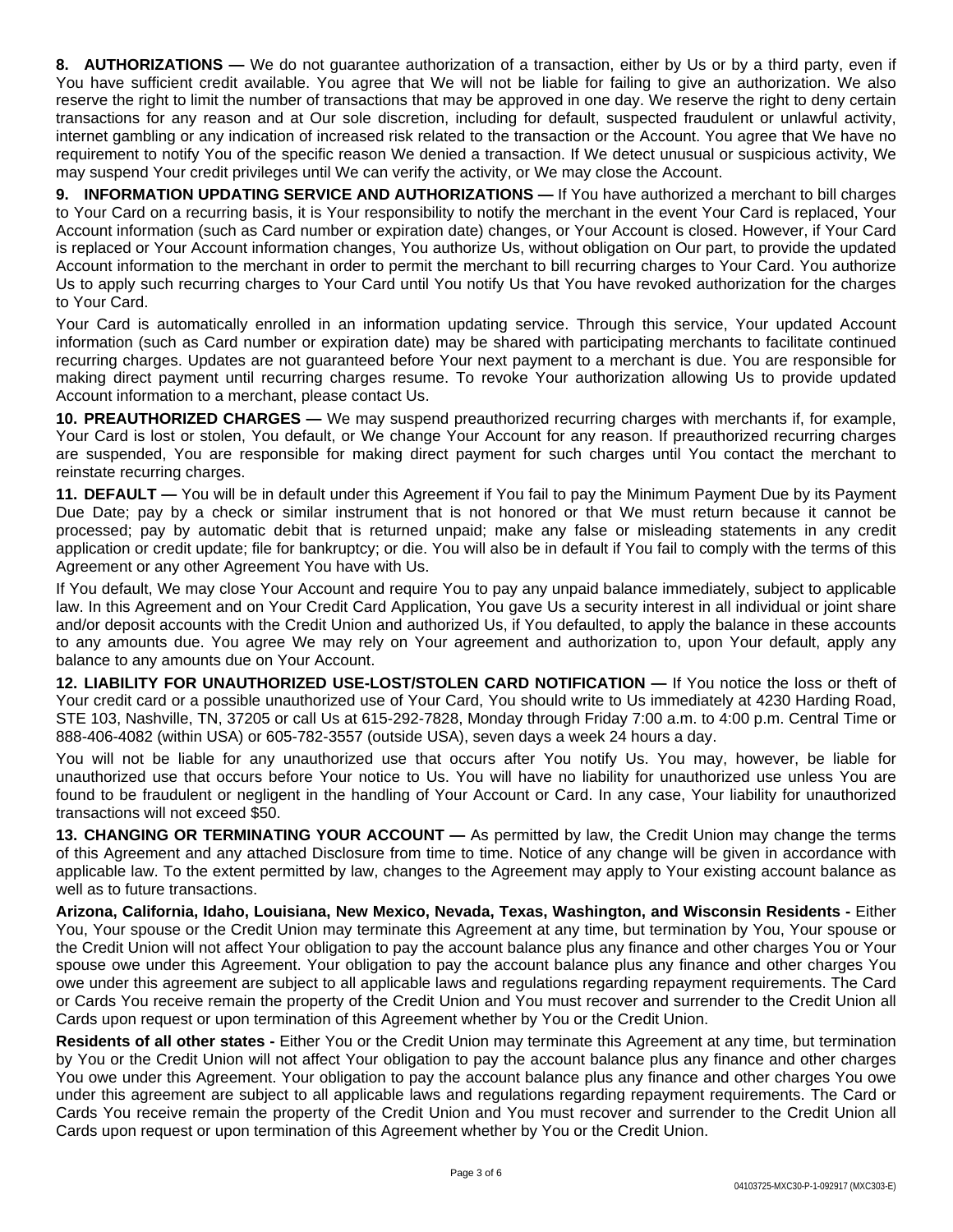**14. AUTHORIZED USERS —** Upon Your request, We may issue additional Cards for authorized users that You designate. You must notify Us in writing of any termination of an authorized user's right to access Your Account. Your notice must include the name of the authorized user and Your Account number and/or any subaccount number issued to the authorized user along with the authorized user's Card and any convenience or other access checks issued to the authorized user. If You cannot return the authorized user's Card or access checks and if You request Your Account to be closed, We will close Your Account and You may apply for a new Account. Alternatively, We may, at Our sole discretion, issue You a new Account number and a new Card.

**15. CREDIT REPORTS AND NOTICE OF NEGATIVE INFORMATION —** You authorize the Credit Union to obtain credit reports and any other information We may need to verify Your identity and use of the Account when opening Your Account and for any update, increase, renewal, extension, collection or review of Your Account. You authorize the Credit Union to disclose information regarding Your Account to credit bureaus and creditors who inquire about Your credit standing. We may report information about Your Account to credit bureaus. Late payments, missed payments, or other defaults on Your Account may be reflected on Your credit report.

**16. JOINT ACCOUNTS —** If this is a joint Account, each of You will be individually and jointly responsible for paying all amounts owed under this Agreement. This means that the Credit Union can require any one of You individually to repay the entire amount owed under this Agreement. Each of You authorizes the other(s) to make transactions on the Account individually. Any one of You may terminate the Account and the termination will be effective as to all of You.

**17. EFFECT OF AGREEMENT —** This Agreement is the contract which applies to all transactions on Your Account even though the sales, cash advances, credit or other slips You sign or receive may contain different terms.

**18. SEVERABILITY AND FINAL EXPRESSION —** This Agreement is the final expression of the terms and conditions of Your Account. This written Agreement may not be contradicted by evidence of any alleged oral Agreement. Should any part of this Agreement be found to be invalid or unenforceable, all other parts of this Agreement shall remain in effect and fully enforceable to the fullest extent possible under this Agreement.

**19. ILLEGAL TRANSACTIONS PROHIBITED —** You agree that You will not use Your Card for any transaction, including any type of electronic gambling transaction through the Internet, that is illegal under applicable federal, state, or local law.

Even if You use Your Card for an illegal transaction, You will be responsible for all amounts and charges incurred in connection with the transaction. This paragraph shall not be interpreted as permitting or authorizing any transaction that is illegal.

**20. APPLICABLE LAW —** The terms and enforcement of this Agreement shall be governed by federal law and the law of Tennessee.

**21. ENFORCING THIS AGREEMENT —** We can delay in enforcing or fail to enforce any of Our rights under this Agreement without losing them.

**22. COLLECTION COSTS —** If We refer collection of Your Account to a lawyer who is not Our salaried employee, You are liable for any reasonable attorney's fees We incur, plus the costs and expenses of any legal action, as further disclosed on this Agreement, or to the extent allowed by law.

**23. ASSIGNMENT —** We may assign any or all of Our rights and obligations under this Agreement to a third party.

**24. CALIFORNIA RESIDENTS —** A married applicant may apply for a separate Account. Applicants: 1) may, after credit approval, use the credit card Account up to its credit limit; 2) may be liable for amounts extended under the plan to any joint applicant. As required by law, You are hereby notified that a negative credit report reflecting on Your credit record may be submitted to a credit reporting agency if You fail to fulfill the terms of Your credit obligations.

25. FLORIDA RESIDENTS - You (borrower) agree that, should We obtain a judgment against You, a portion of Your disposable earnings may be attached or garnished (paid to Us by Your employer), as provided by Florida **and Federal law.**

**26. MARYLAND RESIDENTS —** To the extent, if any, that Maryland law applies to Your Account, We elect to offer Your Card Account pursuant to Title 12, Subtitle 9 of the Maryland Commercial Law Article.

**27. MISSOURI RESIDENTS — Oral Agreements or commitments to loan money, extend credit or to forbear from** enforcing repayment of a debt including promises to extend or renew such debt are not enforceable. To protect **You (borrower(s)) and Us (creditor) from misunderstanding or disappointment, any Agreements We reach covering such matters are contained in this writing, which is the complete and exclusive statement of the Agreement between Us, except as We may later agree in writing to modify it.**

**28. NEW YORK RESIDENTS —** We may obtain a credit report in connection with this Account, including for any review, modification, renewal or collections associated with this Account. Upon Your request, You will be informed whether such report was requested and, if so, the name and address of the consumer reporting agency furnishing the report. New York residents may contact the New York State Banking Department at 800.342.3736 or www.dfs.ny.gov to obtain a comparative listing of credit card rates, fees and grace periods.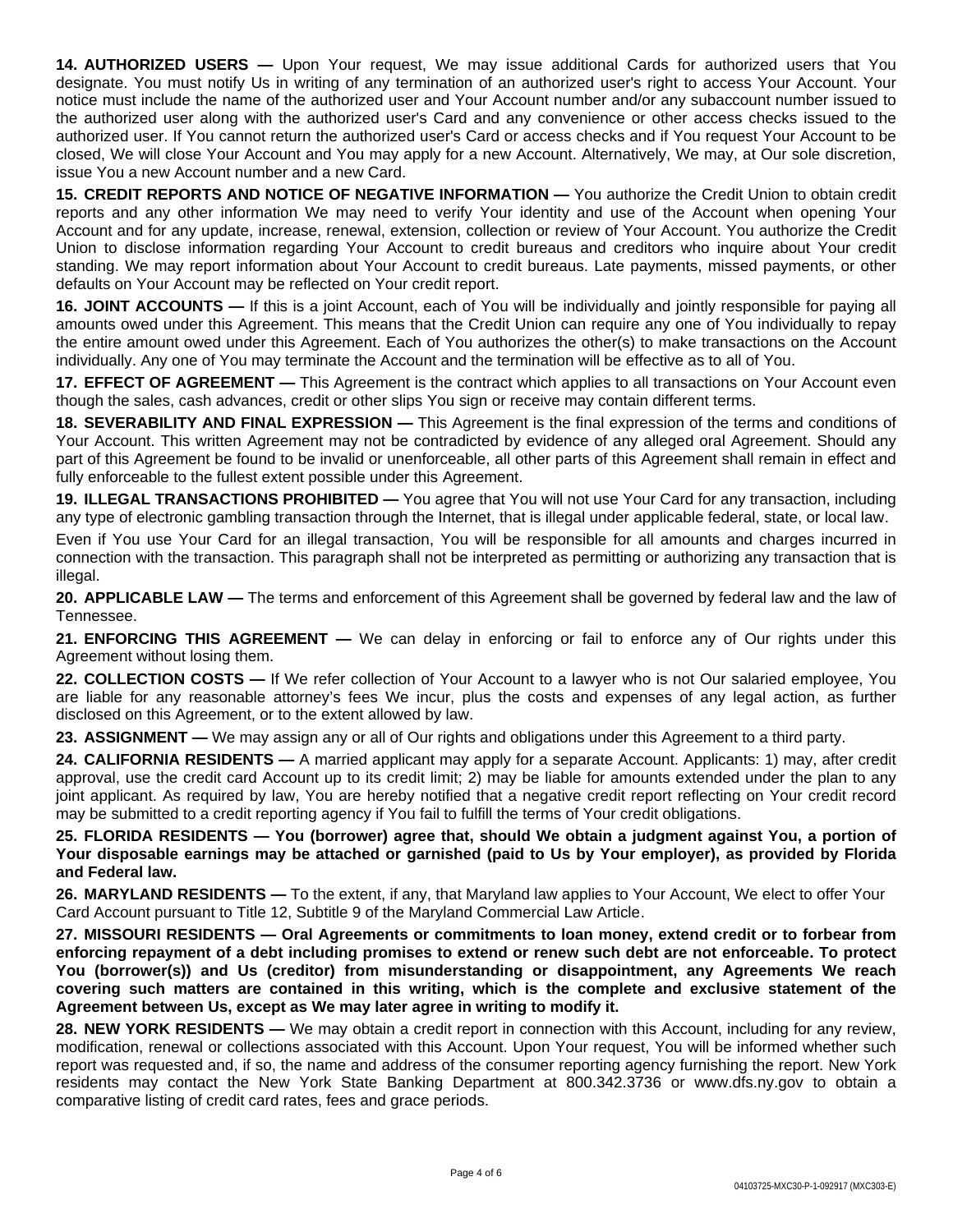**29. OHIO RESIDENTS —** The Ohio laws against discrimination require that all creditors make credit equally available to all creditworthy customers and that credit reporting agencies maintain separate credit histories on each individual upon request. The Ohio Civil Rights Commission administers compliance with this law.

**30. SOUTH DAKOTA RESIDENTS —** If You believe there have been any improprieties in making this loan or in the lender's loan practices, You may contact the South Dakota Division of Banking at 1601 N. Harrison Ave, Suite 1, Pierre, SD 57501, or by phone at 605.773.3421.

**31. WISCONSIN RESIDENTS —** If You are married, please contact Us immediately upon receipt of this Agreement at the address or phone number listed on this Agreement and provide Us with the name and address of Your spouse. We are required to inform Your spouse that We have opened an Account for You.

**32. NOTICE TO UTAH BORROWERS —** This written Agreement is a final expression of the Agreement between You and the Credit Union. This written Agreement may not be contradicted by evidence of any oral Agreement. As required by law, You are hereby notified that a negative credit report reflecting on Your credit record may be submitted to a credit reporting agency if You fail to fulfill the terms of Your credit obligations.

**33. THE FOLLOWING IS REQUIRED BY VERMONT LAW — NOTICE TO CO-SIGNER — YOUR SIGNATURE ON THIS NOTE MEANS THAT YOU ARE EQUALLY LIABLE FOR REPAYMENT OF THIS LOAN. IF THE BORROWER DOES NOT PAY, THE LENDER HAS A LEGAL RIGHT TO COLLECT FROM YOU.**